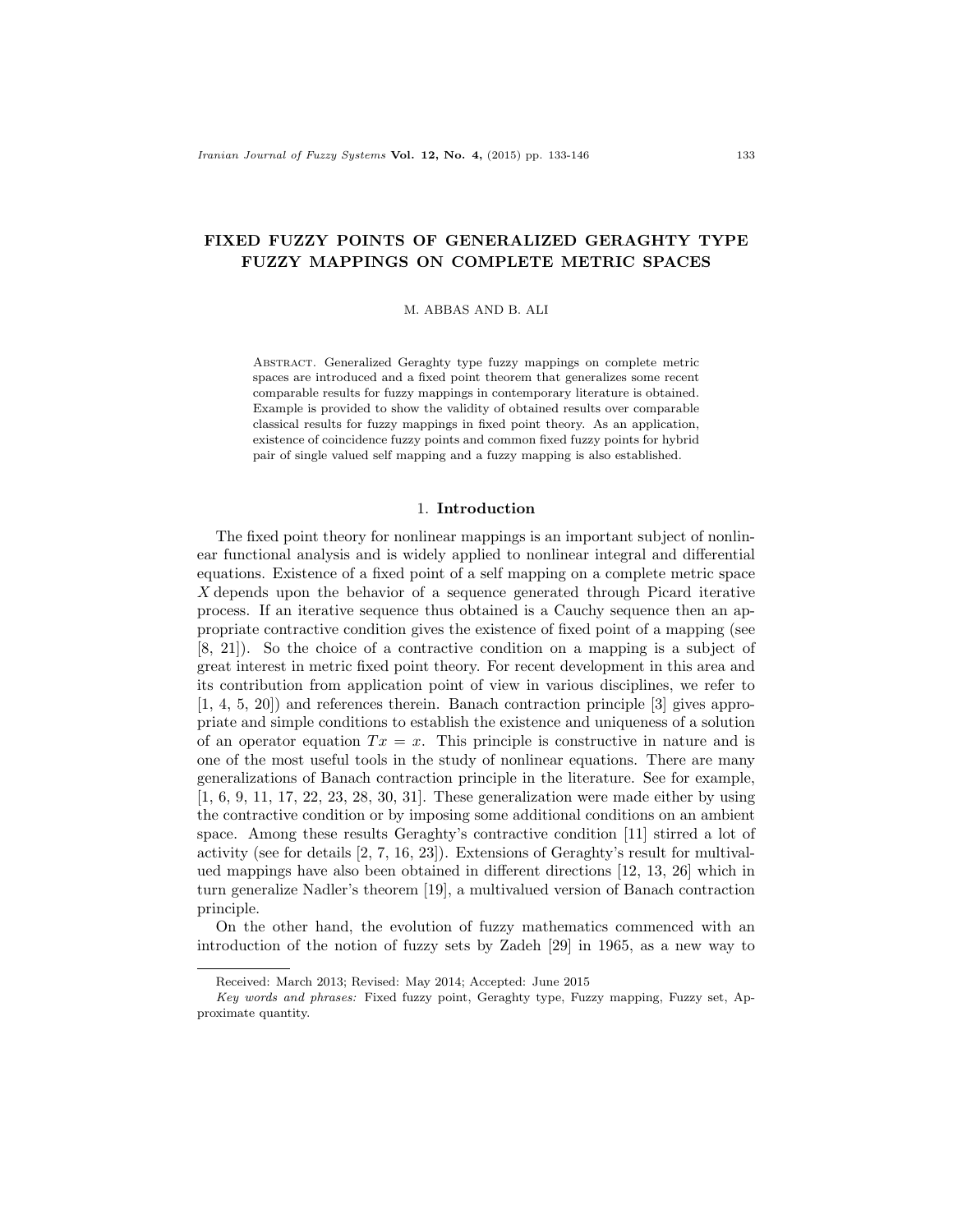represent vagueness in every day life. Heilpern [15] introduced a concept of fuzzy mappings on a metric space and proved a fixed point theorem for fuzzy contraction mappings as a generalization of Nadler's theorem [19]. For more results on fuzzy mappings we refer to [10, 25, 27].

The aim of this paper is to introduce the generalized Geraghty type fuzzy mapping and to prove some fixed point results in complete metric spaces. As an application, coincidence fuzzy point and common fixed fuzzy point of hybrid pair of single valued self mapping and a fuzzy mapping are obtained. We provide an example to support the result.

Let us recall some basic definitions and known results needed in the sequel.

Let X be a space of points with generic elements of X denoted by x and  $I = [0, 1]$ . A fuzzy set A in X is a membership function  $A: X \to I$  such that each element in X is associated with a real number  $A(x)$  in the interval I. Let  $(X, d)$  be a metric space and A be a fuzzy set in X. If  $\alpha \in (0,1]$ , then  $\alpha$ - level set of A, denoted by  $A_{\alpha}$  is defined as

$$
A_{\alpha} = \{x : A(x) \ge \alpha\}.
$$

For  $\alpha = 0$ , we have

$$
A_0 = \overline{\{x : A(x) > 0\}},
$$

where  $\overline{B}$  denotes the closure of the non-fuzzy set B. A fuzzy set A in a metric linear space X is said to be an approximate quantity if and only if for each  $\alpha \in [0,1]$ ,  $A_{\alpha}$ is compact, convex subset of X and

$$
\sup_{x \in X} A(x) = 1.
$$
\n(1)

Let  $W(X)$  be the family of all approximate quantities and the fuzzy set  $A \in W_{\alpha}(X)$ whenever  $A_{\alpha}$  is nonempty, convex and compact in metric linear space X. A fuzzy set A is said to be more accurate than fuzzy set B, denoted by  $A \subset B$  (say B includes A) if and only if  $A(x) \leq B(x)$  for each x in X, where  $A(x)$  and  $B(x)$ denote the membership function of  $A$  and  $B$  respectively. It is easy to see that if  $0 < \alpha \leq \beta \leq 1$ , then  $A_{\beta} \subseteq A_{\alpha}$ .

Corresponding to each  $\alpha \in [0,1]$  and  $x \in X$ , the fuzzy point  $x_{\alpha}$  of X is the fuzzy set  $x_{\alpha}: X \to [0,1]$  given by

$$
x_{\alpha}(y) = \begin{cases} \alpha & \text{if } x = y \\ 0 & \text{otherwise} \end{cases} . \tag{2}
$$

For  $\alpha = 1$ , we have

$$
x_1(y) = \begin{cases} 1 & \text{if } x = y \\ 0 & \text{otherwise} \end{cases} = \{x\}
$$

Let  $I^X$  be the collection of all fuzzy subsets of X, then  $W(X)$  a subset of  $I^X$ . For  $A, B \in W(X)$  and  $\alpha \in [0,1]$ , define

$$
p_{\alpha}(A, B) = \inf \{ d(x, y), x \in A_{\alpha}, y \in B_{\alpha} \},
$$
  
\n
$$
D_{\alpha}(A, B) = \max \{ \sup_{x \in A_{\alpha}} d(x, B_{\alpha}), \sup_{y \in B_{\alpha}} d(y, A_{\alpha}) \},
$$
  
\n
$$
D(A, B) = \sup_{\alpha} D_{\alpha}(A, B).
$$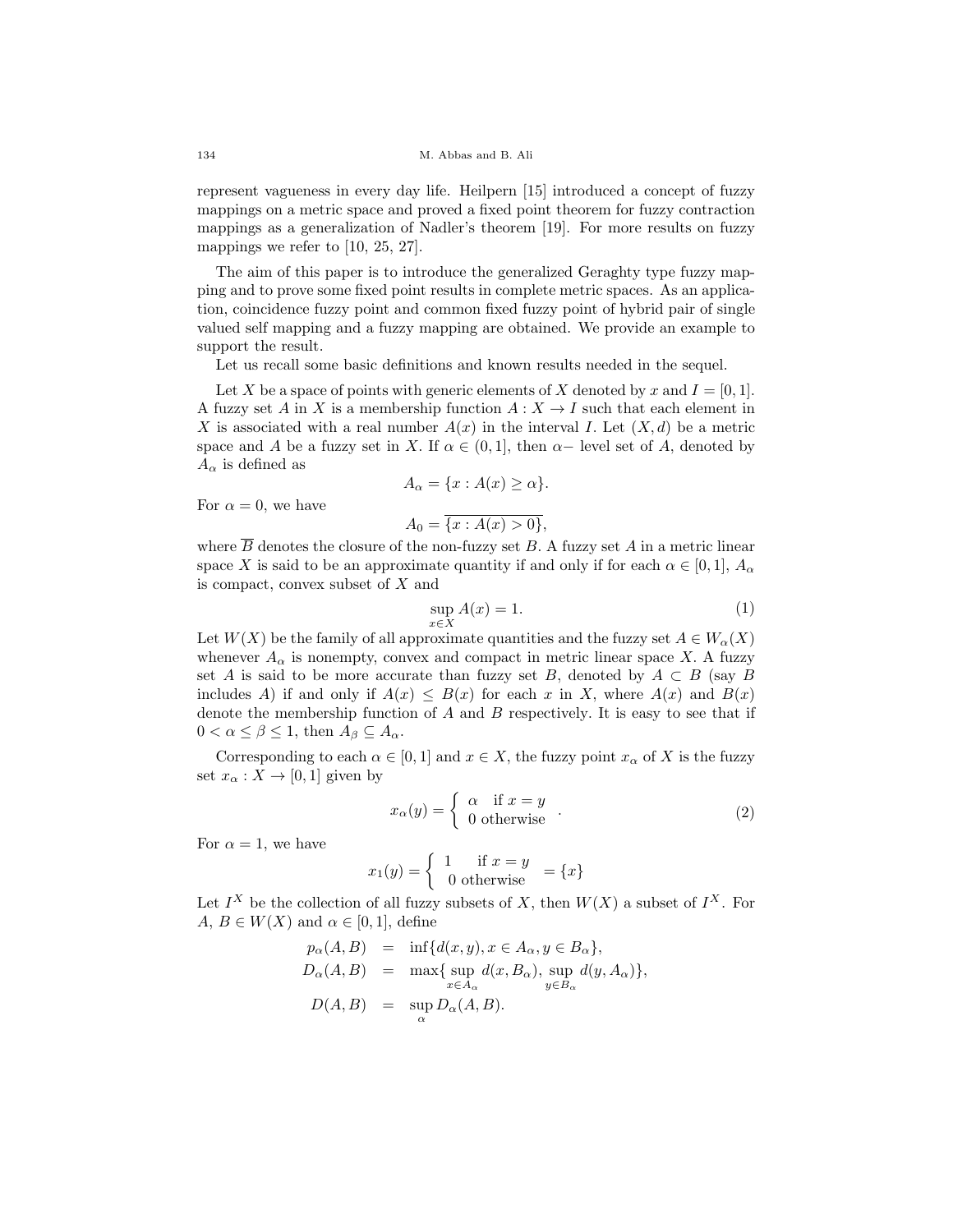Note that  $p_{\alpha}$  is nondecreasing function of  $\alpha$  and D a metric on  $W(X)$ . For  $\alpha \in [0,1]$ . Let  $(X, d)$  be a metric space and Y an arbitrary set. A mapping  $F: Y \to W_{\alpha}(X)$  is called a fuzzy mapping, that is,  $F y \in W_{\alpha}(X)$  for each y in Y. Thus if we characterize a fuzzy set Fy in a metric space X by a membership function  $F_y$ , then  $F_y(x)$  is the grade of membership of x in  $F_y$ . Therefore a fuzzy mapping F is a fuzzy subset of  $Y \times X$  with membership function  $F y(x)$ . In a more general sense than that given in [15], a mapping  $F: X \to I^X$  is a fuzzy mapping over X ([24]) and  $(F(x)x)$  is the fixed degree of x in  $F(x)$ .

**Definition 1.1.** [10] A fuzzy point  $x_{\alpha}$  in X is called a fixed fuzzy point of fuzzy mapping F if  $x_\alpha \subset Fx$ , that is,  $(Fx)x \geq \alpha$  or  $x \in (Fx)_\alpha$ . That is, the fixed degree of x in Fx is at least  $\alpha$ . If  $\{x\} \subset Fx$ , then x is a fixed point of a fuzzy mapping F.

**Definition 1.2.** Let  $F: X \to W_\alpha(X)$  be a fuzzy mapping and  $g: X \to X$  a self mapping on X. A fuzzy point  $x_{\alpha}$  in X is called:

- (a): coincidence fuzzy point of hybrid pair  $\{F, g\}$  if  $(gx)_{\alpha} \subset Fx$ , that is  $(Fx)gx \geq \alpha$  or  $gx \in (Fx)_{\alpha}$ . That is, the fixed degree of gx in Fx is at least α.
- (b): common fixed fuzzy point of the hybrid pair  $\{F, g\}$  if  $x_\alpha = (gx)_\alpha \subset Fx$ , that is  $x = gx \in (Fx)_{\alpha}$  (the fixed degree of x and gx in Fx is the same and is at least  $\alpha$ ).

We denote  $C_{\alpha}(F, g)$  and  $F_{\alpha}(F, g)$  by the set of all coincidence fuzzy point and set of all common fixed fuzzy point of the hybrid pair  $\{F, g\}$ , respectively.

**Definition 1.3.** Let  $F: X \to W_\alpha(X)$  be a fuzzy mapping and  $g: X \to X$  a self mapping on  $X$ , then

(c): the hybrid pair  $\{F, g\}$  is called  $w - fuzzy$  compatible if

$$
g(Fx)_{\alpha} \subseteq (Fgx)_{\alpha}
$$

whenever  $x \in C_{\alpha}(F, g)$ .

(d): mapping g is called  $F$  – fuzzy weakly commuting at some point  $x \in X$  if  $g^2(x) \in (Fgx)_{\alpha}.$ 

**Lemma 1.4.** [14] Let X be a nonempty set and  $g: X \longrightarrow X$ . Then there exists a subset  $E \subseteq X$  such that  $g(E) = g(X)$  and  $g : E \longrightarrow X$  is one to one.

**Lemma 1.5.** (Heilpern [15]) Let  $(X,d)$  be a metric space,  $x, y \in X$  and  $A, B \in$  $W(X):$ 

- (1) if  $p_{\alpha}(x, A) = 0$ , then  $x_{\alpha} \subset A$ ;
- (2)  $p_{\alpha}(x, A) \leq d(x, y) + p_{\alpha}(y, A);$
- (3) if  $x_\alpha \subset A$ , then  $p_\alpha(x, B) \leq D_\alpha(A, B)$ .

**Theorem 1.6.** [10] Let  $(X, d)$  be a complete metric space, F a fuzzy mapping from X to  $W_{\alpha}(X)$ , where  $\alpha \in (0,1)$ . If there exists  $q \in (0,1)$  such that

$$
D_{\alpha}(Fx,Fy) \leq qd(x,y),
$$

holds for each  $x, y \in X$ . Then there exists  $x \in X$  such that  $x_{\alpha}$  is a fixed fuzzy point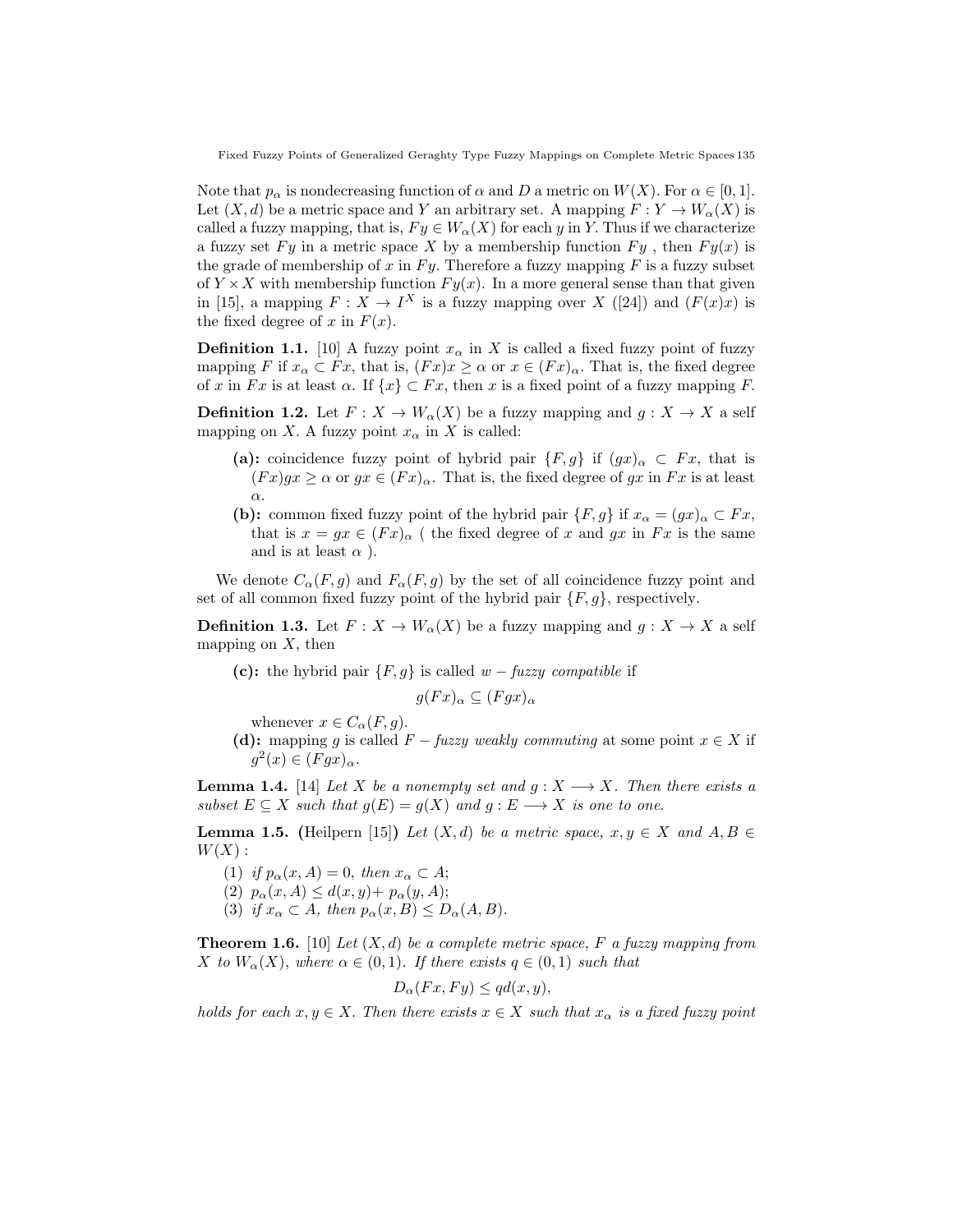**Lemma 1.7.** (Lee and Cho [18]) Let  $(X, d)$  be a complete metric space and F a fuzzy mapping from X into  $W(X)$  and  $x_0 \in X$ . Then there exists a  $x_1 \in X$  such that  $\{x_1\} \subset F x_0$ .

Let 
$$
S = \{ \psi : [0, \infty) \to [0, 1) \colon t_n \to 0 \text{ whenever } \psi(t_n) \to 1 \}.
$$
 If

$$
\psi_1(t) = \begin{cases} e^{-3t} & \text{if } t > 0 \\ 0, & \text{otherwise} \end{cases}
$$

$$
\psi_2(t)=\frac{1}{t+1}
$$

then  $\psi_1, \psi_2 \in S$ .

Geraghty proved the following result:

**Theorem 1.8.** Let  $(X,d)$  be a complete metric space and  $f: X \to X$ . If there exists  $\psi \in S$  such that

$$
d(fx, fy) \le \psi(d(x, y))d(x, y) \tag{3}
$$

holds for all  $x, y \in X$ . Then f has a unique fixed point  $z \in X$  and for each  $x \in X$ , the Picard sequence  $\{f^n x\}$  converges to z whenever  $n \to \infty$ .

Now we introduce generalized Geraghty type fuzzy mapping.

**Definition 1.9.** Let  $(X, d)$  be a complete metric space. A fuzzy mapping  $F : X \to Y$  $W_{\alpha}(X)$  is said to be generalized Geraghty type fuzzy mapping if there exists  $\psi \in S$ such that

$$
D_{\alpha}(Fx, Fy) \leq \psi(M_{\alpha}(x, y)) \max\{d(x, y), p_{\alpha}(x, Fx), p_{\alpha}(y, Fy)\}
$$
(4)

for all  $x, y \in X$ , where

$$
M_{\alpha}(x,y) = \max\{d(x,y), p_{\alpha}(x,Fx), p_{\alpha}(y,Fy), \frac{p_{\alpha}(x,Fy) + p_{\alpha}(y,Fx)}{2}\}.
$$
 (5)

### 2. Main Results

In this section we prove fixed fuzzy point theorem for generalized Geraghty type fuzzy mappings on a complete metric space.

**Theorem 2.1.** Let  $(X,d)$  be a complete metric space and  $F: X \to W_{\alpha}(X)$  a generalized Geraghty type fuzzy mapping. Then there exists a point  $x \in X$  such that  $x_{\alpha} \subset Fx$ .

*Proof.* Let  $u_0$  be an arbitrary element of X. As  $(Fu_0)_\alpha$  is nonempty and compact so there exists  $u_1 \in (Fu_0)_{\alpha}$  such that  $d(u_0, u_1) = p_{\alpha}(u_0, Fu_1)$ . If  $u_0 = u_1$ , then  $u_0 = u_1 \in (Fu_0)_{\alpha}$  and the proof is finished. Suppose that  $u_0 \neq u_1$ . Since  $(Fu_1)_{\alpha}$  is nonempty and compact, there exists  $u_2 \in (Fu_1)_{\alpha}$  such that

$$
d(u_1, u_2) = p_{\alpha}(u_1, Fu_1) \le D_{\alpha}(Fu_0, Fu_1).
$$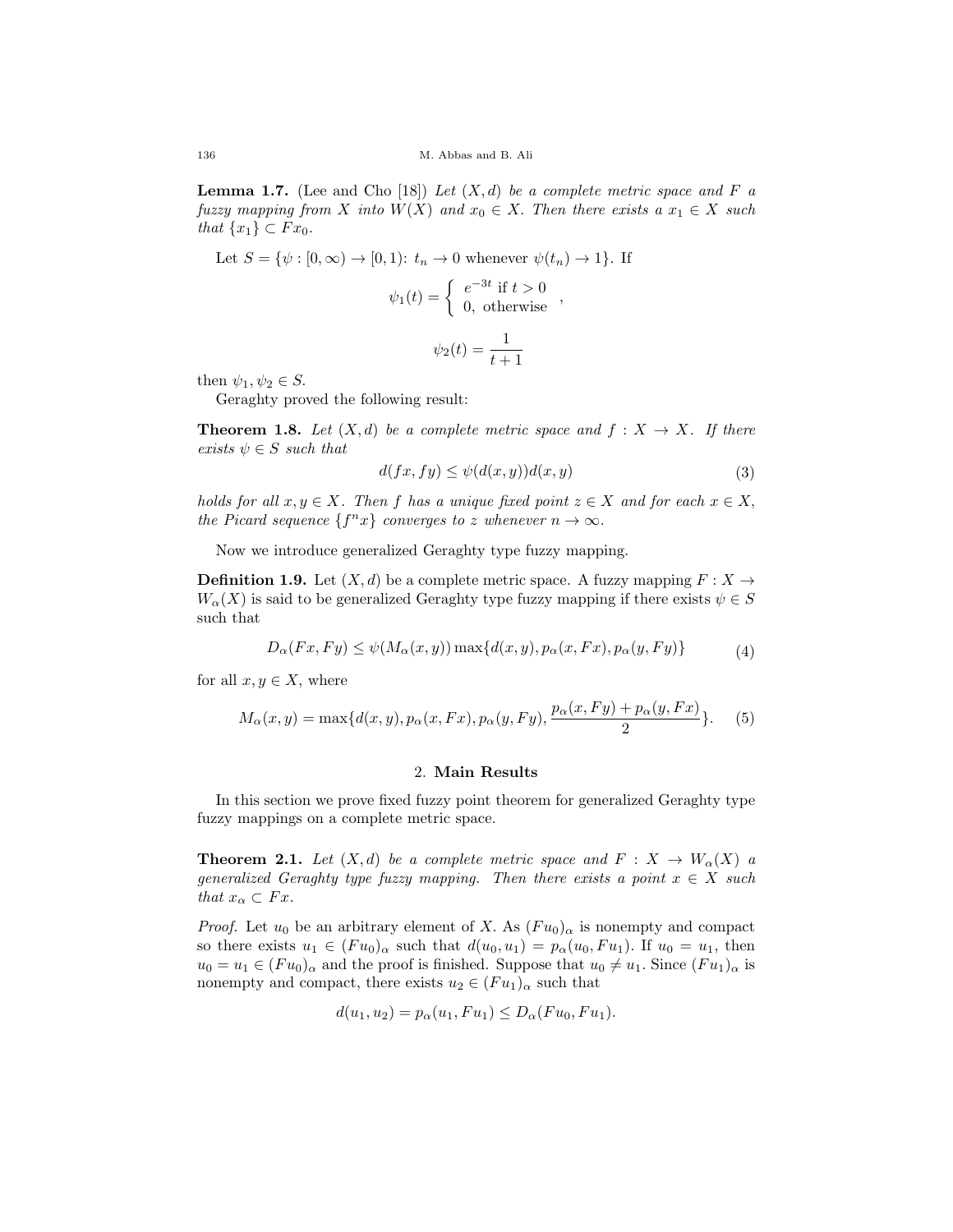If  $u_1 = u_2$ , then  $u_1 = u_2 \in (Fu_1)_{\alpha}$  and the proof is finished. Suppose  $u_1 \neq u_2$ , then by given assumption we have

$$
d(u_1, u_2)
$$
  
\n
$$
\leq D_{\alpha}(Fu_0, Fu_1)
$$
  
\n
$$
\leq D_{\alpha}(Fu_0, Fu_1)
$$
  
\n
$$
\leq \psi(\max\{d(u_0, u_1), p_{\alpha}(u_0, Fu_0), p_{\alpha}(u_1, Fu_1),
$$
  
\n
$$
\frac{p_{\alpha}(u_0, Fu_1) + p_{\alpha}(u_1, Fu_0)}{2}\}
$$
 max $\{d(u_0, u_1), p_{\alpha}(u_0, Fu_0), p_{\alpha}(u_1, Fu_1)\}$   
\n
$$
\leq \psi(\max\{d(u_0, u_1), d(u_0, u_1), d(u_1, u_2),
$$
  
\n
$$
\frac{d(u_0, u_2) + d(u_1, u_1)}{2}\}
$$
 max $\{d(u_0, u_1), d(u_0, u_1), d(u_1, u_2)\}$   
\n
$$
\leq \psi(\max\{d(u_0, u_1), d(u_1, u_2),
$$
  
\n
$$
\frac{d(u_0, u_1) + d(u_1, u_2)}{2}\}
$$
 max $\{d(u_0, u_1), d(u_1, u_2)\}$ .

Note that

$$
d(u_1, u_2) < d(u_0, u_1).
$$

If not, then above inequality gives

$$
d(u_1, u_2) \le \psi(d(u_1, u_2) d(u_1, u_2))
$$

and hence  $d(u_1, u_2) < d(u_1, u_2)$ , because  $\psi \in S$ , a contradiction. Hence

$$
d(u_1, u_2) < d(u_0, u_1). \tag{6}
$$

Continuing this process, we construct a sequence  $\{u_n\}$  in X such that  $u_n \in (Fu_{n-1})_\alpha$ , and  $u_{n+1} \in (Fu_n)_\alpha$  with

$$
d(u_n, u_{n+1}) = p_\alpha(u_n, Fu_n) \le D_\alpha(Fu_{n-1}, Fu_n).
$$

If  $u_n = u_{n+1}$  then  $u_n = u_{n+1} \in (Fu_n)_{\alpha}$  and the proof is finished. Suppose  $u_n \neq u_{n+1}$ , then by given assumption we have

$$
d(u_n, u_{n+1})
$$
  
\n
$$
\leq D_{\alpha}(Fu_{n-1}, Fu_n)
$$
  
\n
$$
\leq \psi(\max\{d(u_{n-1}, u_n), p_{\alpha}(u_{n-1}, Fu_{n-1}), p_{\alpha}(u_n, Fu_n),
$$
  
\n
$$
\frac{p_{\alpha}(u_{n-1}, Fu_n) + p_{\alpha}(u_n, Fu_{n-1})}{2}\}
$$
max $\{d(u_{n-1}, u_n),$   
\n
$$
\psi(\max\{d(u_{n-1}, u_n), d(u_{n-1}, u_n), d(u_n, u_2),
$$
  
\n
$$
\frac{d(u_{n-1}, u_{n+1}) + d(u_n, u_n)}{2}\}
$$
max $\{d(u_{n-1}, u_n), d(u_{n-1}, u_n), d(u_{n-1}, u_n), d(u_n, u_{n+1})\}$   
\n
$$
\leq \psi(\max\{d(u_{n-1}, u_n), d(u_n, u_{n+1}),
$$
  
\n
$$
\frac{d(u_{n-1}, u_n) + d(u_n, u_{n+1})}{2}\}
$$
max $\{d(u_{n-1}, u_n), d(u_n, u_{n+1})\}$ .

We claim that

$$
d(u_n, u_{n+1}) < d(u_{n-1}, u_n).
$$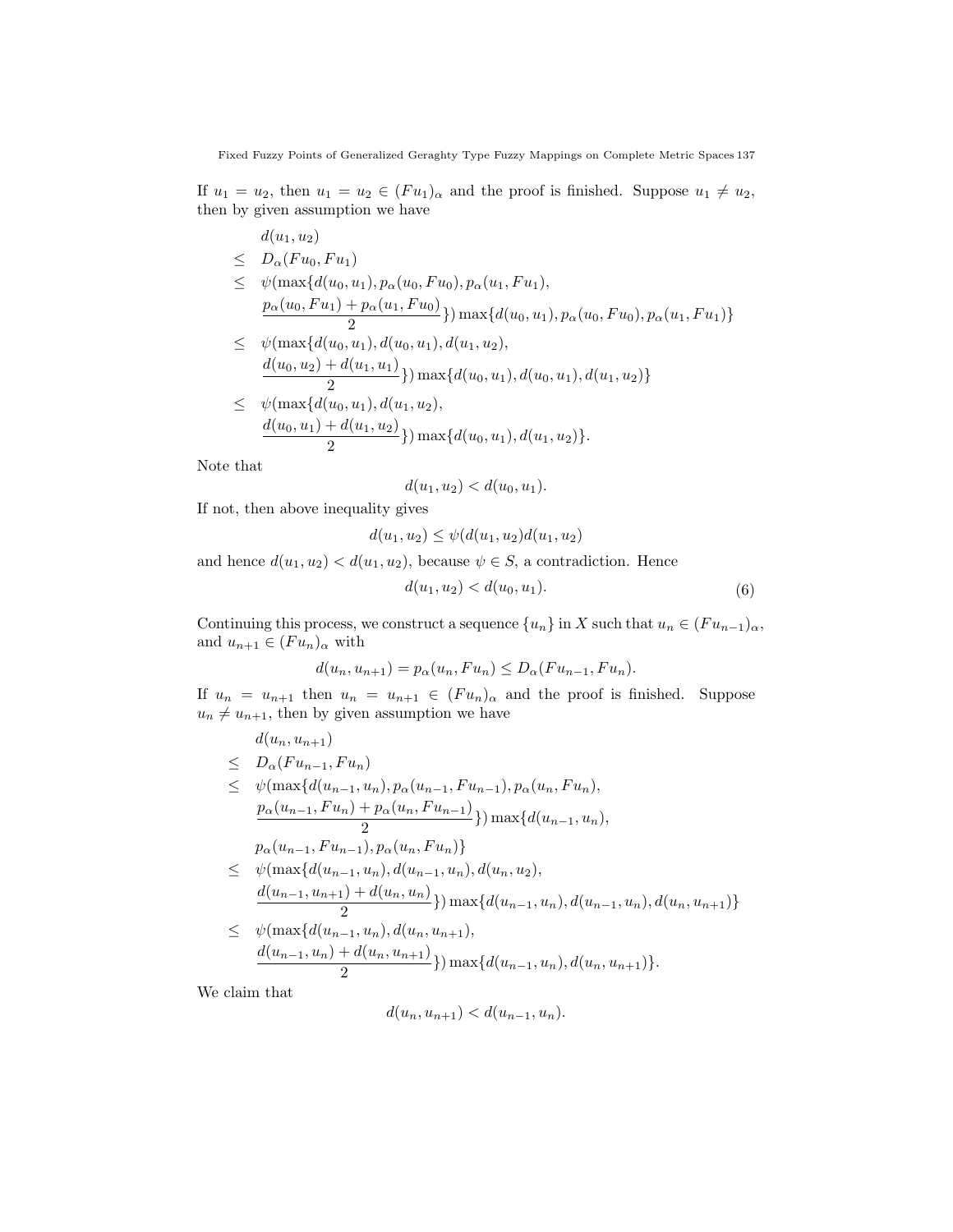If not, then by above inequality we obtain that

$$
d(u_n, u_{n+1}) \leq \psi(d(u_n, u_{n+1})d(u_n, u_{n+1}).
$$

Since  $\psi \in S$ , therefore  $d(u_n, u_{n+1}) < d(u_n, u_{n+1})$  gives a contradiction. Hence

$$
d(u_n, u_{n+1}) < \psi(d(u_{n-1}, u_n))d(u_{n-1}, u_n) \tag{7}
$$

implies that

$$
d(u_n, u_{n+1}) < d(u_{n-1}, u_n). \tag{8}
$$

This shows that  $\{d(u_n, u_{n+1})\}$  is a decreasing sequence of nonnegative real numbers. Hence

$$
\lim_{n \to \infty} d(u_n, u_{n+1}) = \lambda \ge 0
$$

for some  $\lambda \in [0, +\infty)$ . Next we will prove that  $\lambda = 0$ . On contrary let  $\lambda > 0$ . From (2), we obtain

$$
\frac{d(u_n, u_{n+1})}{d(u_{n-1}, u_n)} \le \psi(d(u_{n-1}, u_n)) < 1.
$$
\n(9)

On taking limit *n* tends to  $\infty$ , we get

$$
1 = \frac{\lambda}{\lambda} = \lim_{n \to \infty} \frac{d(u_n, u_{n+1})}{d(u_{n-1}, u_n)} \le \lim_{n \to \infty} \psi(d(u_{n-1}, u_n)) < 1,
$$

which implies that  $\lim_{n\to\infty}\psi(d(u_{n-1}, u_n)) = 1$ . As  $\psi \in S$ , so  $\lambda = \lim_{n\to\infty}d(u_{n-1}, u_n) =$ 0. This contradicts our assumption  $\lambda > 0$ . Therefore,  $\lim_{n \to \infty} d(u_{n-1}, u_n) = 0$ .

Now we prove that  $\lim_{n,m\to\infty} d(u_n, u_m) = 0$ . Using triangular inequality and assumption  $(2)$ , we obtain

$$
d(u_n, u_m) \leq d(u_n, u_{n+1}) + d(u_{n+1}, u_m)
$$
  
\n
$$
\leq d(u_n, u_{n+1}) + d(u_{n+1}, u_{m+1}) + d(u_{m+1}, u_m)
$$
  
\n
$$
= d(u_n, u_{n+1}) + d(u_{m+1}, u_m) + d(u_{n+1}, u_{m+1})
$$
  
\n
$$
\leq d(u_n, u_{n+1}) + d(u_{m+1}, u_m) + p_\alpha(u_{n+1}, Fu_m)
$$
  
\n
$$
\leq d(u_n, u_{n+1}) + d(u_{m+1}, u_m) + D_\alpha(Fu_n, Fu_m)
$$
  
\n
$$
\leq d(u_n, u_{n+1}) + d(u_{m+1}, u_m) + \psi(M_\alpha(u_n, u_m))
$$
  
\n
$$
\max\{d(u_n, u_m), p_\alpha(u_n, Fu_n), p_\alpha(u_m, Fu_m)\}.
$$

Hence we get

$$
d(u_n, u_m) \leq d(u_n, u_{n+1}) + d(u_{m+1}, u_m) + \psi(M_\alpha(u_n, u_m))
$$
  

$$
\max\{d(u_n, u_m), d(u_n, u_{n+1}), d(u_m, u_{m+1})\}.
$$
 (10)

where

$$
M_{\alpha}(u_n, u_m) = \max\{d(u_n, u_m), p_{\alpha}(u_n, Fu_{n-1}), p_{\alpha}(u_m, Fu_m),
$$
  

$$
\frac{p_{\alpha}(u_n, Fu_m) + p_{\alpha}(u_m, Fu_n)}{2}\}.
$$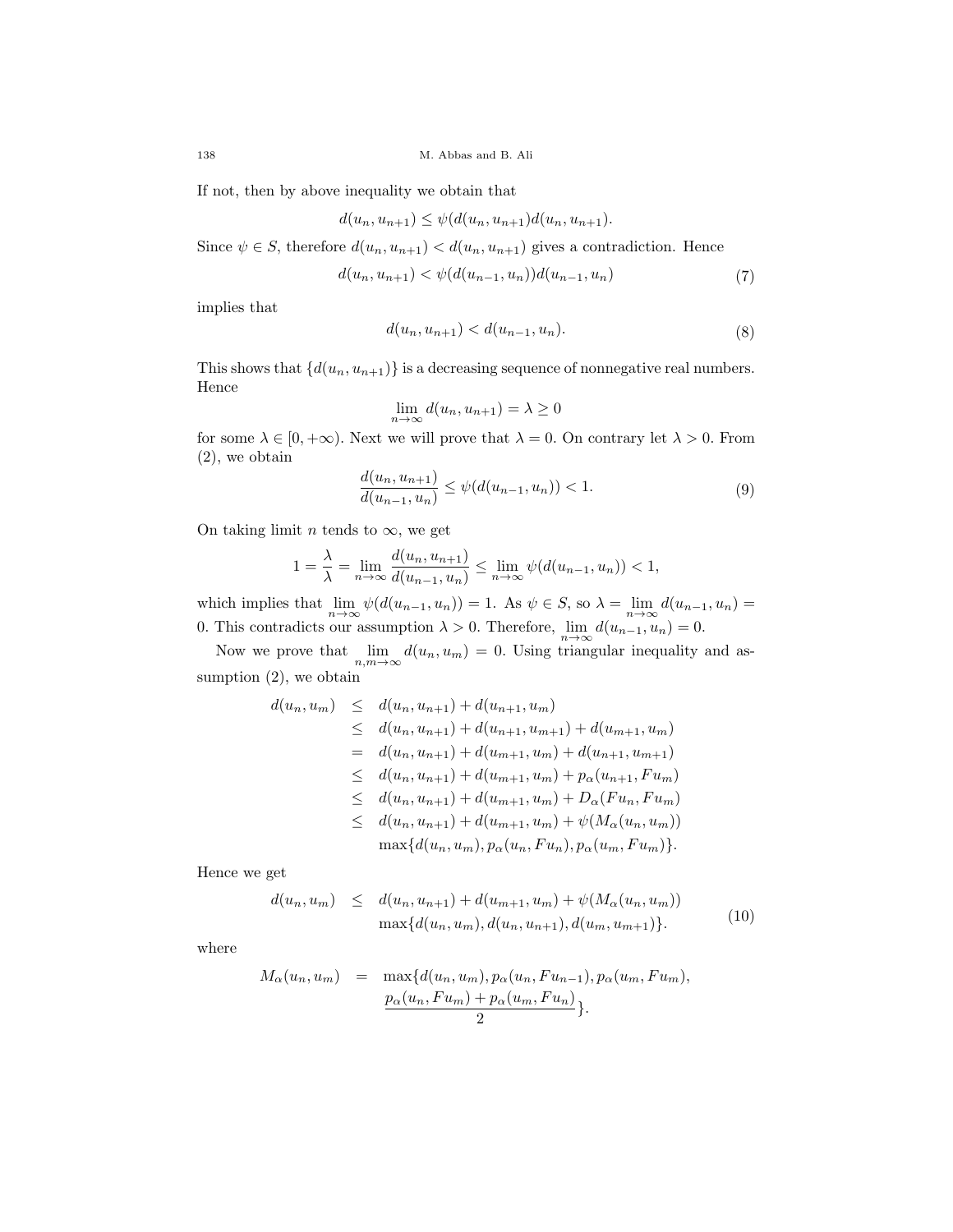Fixed Fuzzy Points of Generalized Geraghty Type Fuzzy Mappings on Complete Metric Spaces 139

From (1), we have

$$
d(u_n, u_m) \leq d(u_n, u_{n+1}) + d(u_{m+1}, u_m) + \psi(M_\alpha(u_n, u_m))d(u_n, u_m)
$$
  
+  $\max\{d(u_n, u_{n+1}), d(u_m, u_{m+1})\}$   
 $\leq 3 \max\{d(u_n, u_{n+1}), d(u_m, u_{m+1})\} + \psi(M_\alpha(u_n, u_m))d(u_n, u_m),$ 

which further gives

$$
[1 - \psi(M_{\alpha}(u_n, u_m))]d(u_n, u_m) \le 3 \max\{d(u_n, u_{n+1}), d(u_m, u_{m+1})\}.
$$
 (11)

On taking limit as  $n, m$  tend to  $\infty$ , we get

$$
\lim_{n,m \to \infty} [1 - \psi(M_\alpha(u_n, u_m))] \lim_{n,m \to \infty} d(u_n, u_m) = 0.
$$
\n(12)

So either  $\lim_{n,m\to\infty} d(u_n, u_m) = 0$ , or  $\lim_{n,m\to\infty} [1 - \psi(M_\alpha(u_n, u_m))] = 0$ . If

$$
\lim_{n,m \to \infty} d(u_n, u_m) = 0
$$

then we are done. If

$$
\lim_{n,m \to \infty} [1 - \psi(M_\alpha(u_n, u_m))] = 0,
$$

then  $\lim_{n,m\to\infty} \psi(M_\alpha(u_n, u_m)) = 1$  and  $\lim_{n,m\to\infty} (M_\alpha(u_n, u_m)) = 0$ . That is

$$
0 = \lim_{n,m \to \infty} M_{\alpha}(u_n, u_m) = \lim_{n,m \to \infty} \max \{d(u_n, u_m), p_{\alpha}(u_n, Fu_{n-1}),
$$
  

$$
p_{\alpha}(u_m, Fu), \frac{p_{\alpha}(u_n, Fu_m) + p_{\alpha}(u_m, Fu_n)}{2}\} = \lim_{n,m \to \infty} d(u_n, u_m).
$$

So we obtain that  $\lim_{n,m\to\infty} d(u_n, u_m) = 0$ . This means that  $\{u_n\}$  is a Cauchy sequence in the complete metric space  $(X, d)$ , so there exists an element z in X such that  $d(u_n, z) = 0$ . Now it is left to show that  $z_\alpha \subset Fz$  for each  $\alpha \in [0, 1]$ . Assume on contrary that  $z_{\alpha} \nsubseteq Fz$ , that is  $z \notin (Fz)_{\alpha}$ . In this case by Lemma 1.5, we have  $p_{\alpha}(z, Fz) \neq 0$ , that is,  $p_{\alpha}(z, Fz) > 0$ . Now consider

$$
p_{\alpha}(z, Fz) \leq \lim_{n \to \infty} p_{\alpha}(u_{n+1}, Fz) \leq \lim_{n \to \infty} D_{\alpha}(Fu_n, Fz)
$$
  
\n
$$
\leq \lim_{n \to \infty} \psi(\max\{d(u_n, z), d(u_n, u_{n+1}), p_{\alpha}(z, Fz),
$$
  
\n
$$
\frac{p_{\alpha}(u_n, Fz) + p_{\alpha}(z, Fu_n)}{2}\} \max\{d(u_n, z), d(u_n, u_{n+1}), p_{\alpha}(z, Fz)\}
$$
  
\n
$$
= \psi(p_{\alpha}(z, Fz))p_{\alpha}(z, Fz).
$$

So

$$
1 \le \psi(p_\alpha(z, Fz)) < 1,\tag{13}
$$

Hence  $\psi(p_{\alpha}(z, Fz)) = 1$ , which implies as  $p_{\alpha}(z, Fz) = 0$ , a contradiction. So we have  $p_{\alpha}(z, Fz) = 0$  consequently by Lemma 1.5,  $z_{\alpha} \subset Fz$ .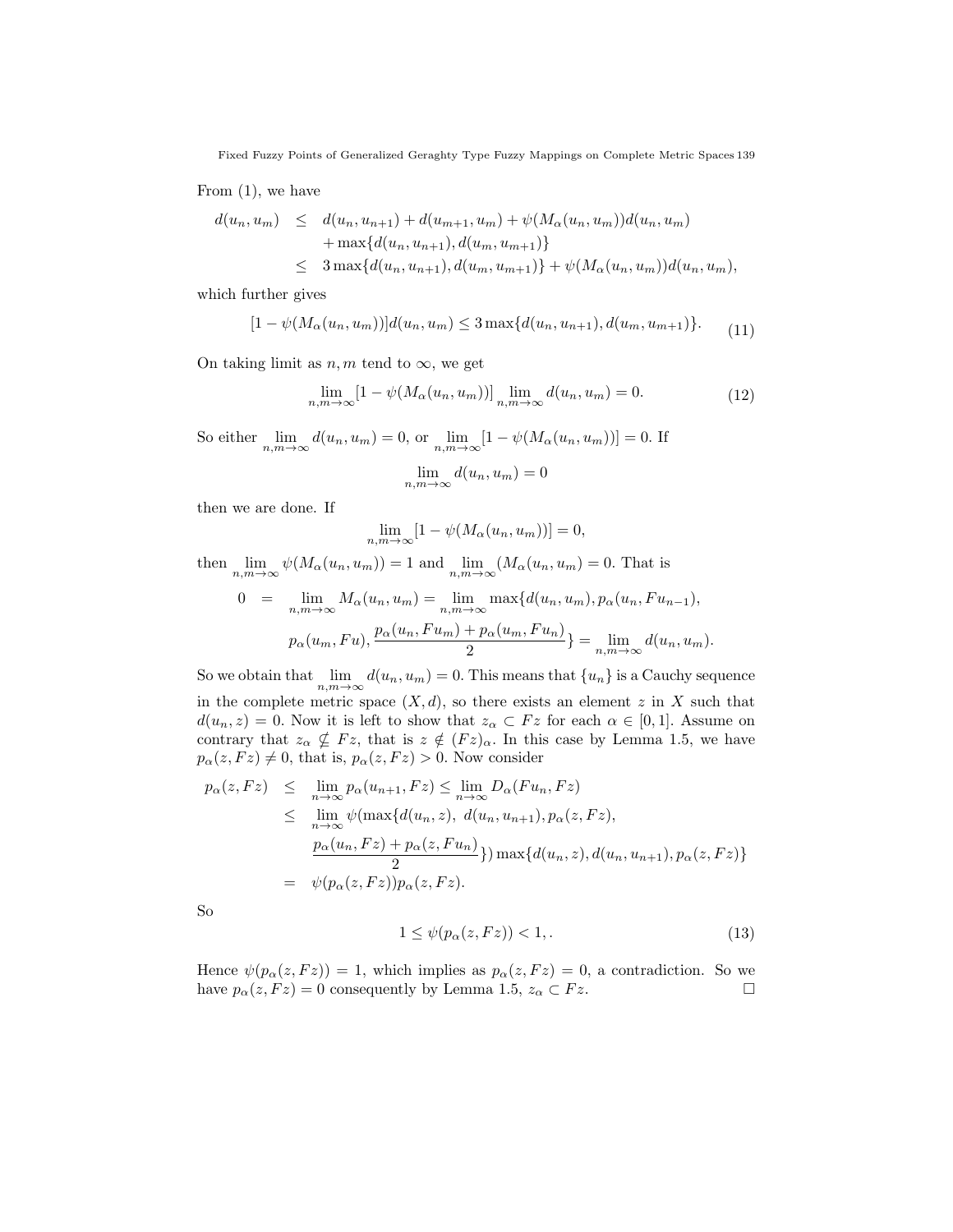**Corollary 2.2.** Let  $(X, d)$  be a complete metric space and  $F: X \to W_{\alpha}(X)$  a fuzzy mapping. Suppose that there exists  $\psi \in S$  such that

$$
D_{\alpha}(Fx, Fy) \le \psi(m_{\alpha}(x, y))m_{\alpha}(x, y) \tag{14}
$$

for all  $x, y \in X$ , where

$$
m_{\alpha}(x,y) = \max\{d(x,y), p_{\alpha}(x,Fx), p_{\alpha}(y,Fy)\}.
$$
\n(15)

Then there exists a point  $x \in X$  such that  $x_\alpha \subset Fx$ .

**Corollary 2.3.** Let  $(X,d)$  be a complete metric space and  $F: X \to W_{\alpha}(X)$  a fuzzy mapping. Suppose that there exists  $\psi \in S$  such that

$$
D_{\alpha}(Fx, Fy) \le \psi(M_{\alpha}(x, y))d(x, y) \tag{16}
$$

for all  $x, y \in X$ , where

$$
M_{\alpha}(x,y) = \max\{d(x,y), p_{\alpha}(x,Fx), p_{\alpha}(y,Fy), \frac{p_{\alpha}(x,Fy) + p_{\alpha}(y,Fx)}{2}\}.
$$
 (17)

Then there exists a point  $x \in X$  such that  $x_\alpha \subset Fx$ .

**Corollary 2.4.** Let  $(X, d)$  be a complete metric space and  $F: X \to W_{\alpha}(X)$  a fuzzy mapping. Suppose that there exists  $\psi \in S$  such that

$$
D_{\alpha}(Fx, Fy) \le \psi(d(x, y))d(x, y) \tag{18}
$$

for all  $x, y \in X$ , then there exists a point  $x \in X$  such that  $x_\alpha \subset Fx$ .

Corollary 2.4 is a generalization of Theorem 1.8 as fuzzy mappings are more general than single valued self mappings.

**Example 2.5.** Let  $X = \{0, 1, 2\}$  be endowed with metric d defined as:

$$
d(0,0) = d(1,1) = d(2,2) = 0,
$$
  
\n
$$
d(0,2) = d(2,0) = 6,
$$
  
\n
$$
d(0,1) = d(0,1) = 10,
$$
  
\n
$$
d(1,2) = d(2,1) = 16.
$$

Let  $\alpha \in (0, \frac{1}{2})$  $\frac{1}{3}$ ) and  $\psi(t) = \frac{7}{8}$ . Define a fuzzy mapping F from X into  $W_{\alpha}(X)$  as:

$$
(F0)(x) = \begin{cases} \alpha \text{ if } x = 0, \\ \frac{\alpha}{2} \text{ if } x = 1, \\ 0 \text{ if } x = 2, \end{cases} \text{ and } (F1)(x) = \begin{cases} \alpha \text{ if } x = 0 \\ 0 \text{ if } x = 1, \\ \frac{\alpha}{3} \text{ if } x = 2, \end{cases}
$$

and

$$
(F2)(x) = \begin{cases} \frac{\alpha}{3} & \text{if } x = 0, \\ \alpha & \text{if } x = 1, \\ \frac{\alpha}{4} & \text{if } x = 2, \end{cases}
$$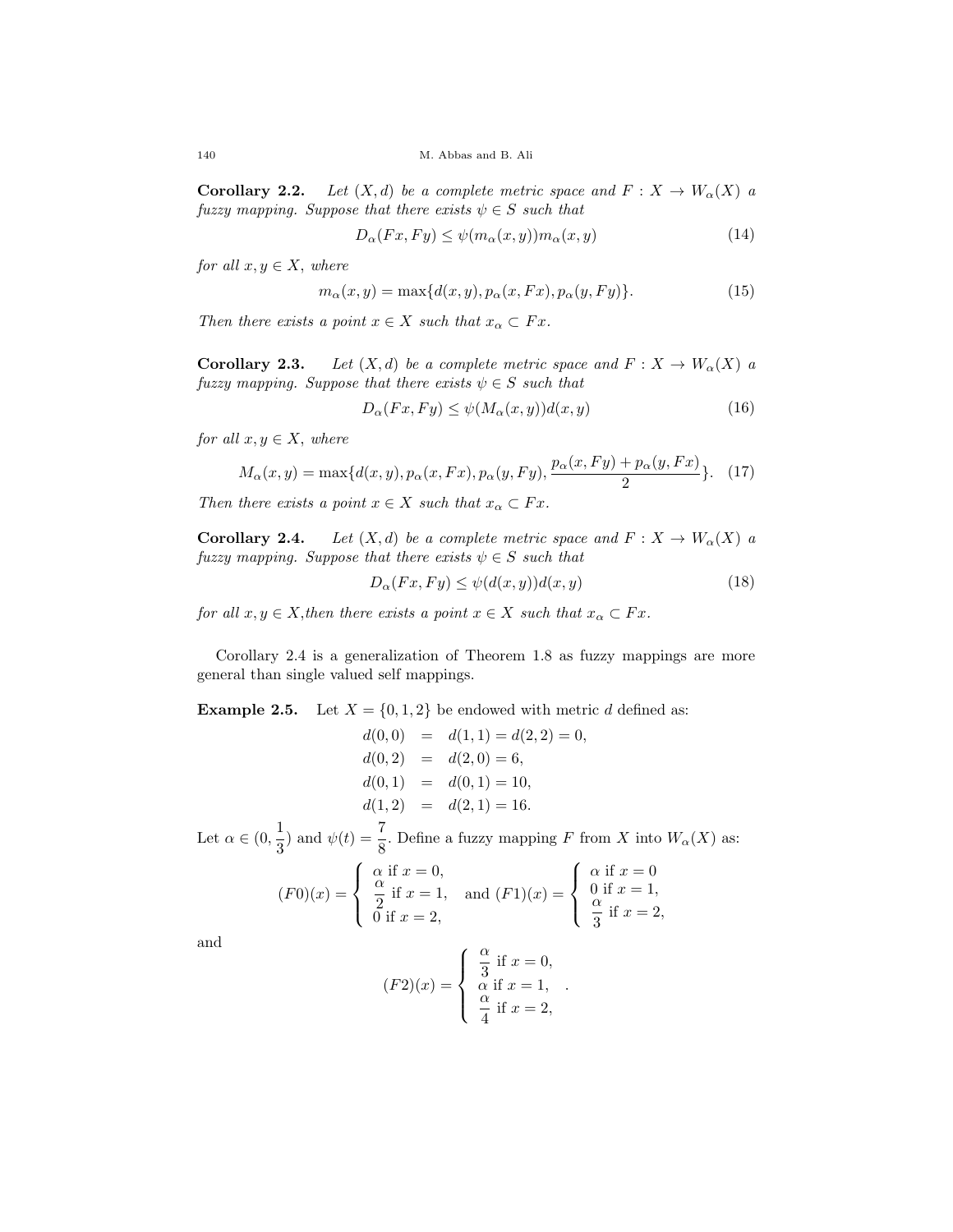Then  $(F0)_{\alpha} = (F1)_{\alpha} = \{0\}, (F2)_{\alpha} = \{1\}.$  Note that for all  $x, y \in \{0, 1\}$ , we have  $D_{\alpha}(Fx,Fy) = H((Fx)_{\alpha}, (Fy)_{\alpha}) = 0$ . For  $x = 0$  and  $y = 2$ , we obtain

$$
D_{\alpha}(F1, F2) = D_{\alpha}(F0, F2) = H((F0)_{\alpha}, (F2)_{\alpha}) = d(0, 1) = 10
$$

and

$$
M_{\alpha}(0,2) = \max\{d(0,2), p_{\alpha}(0,F0), p_{\alpha}(2,F2), \frac{p_{\alpha}(0,F2) + p_{\alpha}(2,F0)}{2}\}
$$
  
= 
$$
\max\{d(0,2), d(0,0), d(2,1), \frac{d(0,1) + d(2,0)}{2}\}
$$
  
= 
$$
\max\{6,0,16,8\} = 16.
$$

So

$$
D_{\alpha}(F0, F2) = 10 \le 14 = \psi(M_{\alpha}(0, 2)) \max\{d(0, 2), p_{\alpha}(0, F0), p_{\alpha}(2, F2)\}.
$$
  
Now for  $x = 1$  and  $y = 2$ , we obtain

$$
M_{\alpha}(1,2) = \max\{d(1,2), p_{\alpha}(1,F1), p_{\alpha}(2,F2), \frac{p_{\alpha}(1,F2) + p_{\alpha}(2,F1)}{2}\}
$$
  
= 
$$
\max\{d(1,2), d(1,0), d(2,1), \frac{d(1,1) + d(2,0)}{2}\}
$$
  
= 
$$
\max\{16, 10, 16, 3\} = 16.
$$

Hence

$$
D_{\alpha}(F1, F2) = 10 \le 14 = \psi(M_{\alpha}(1, 2)) \max\{d(1, 2), p_{\alpha}(1, F1), p_{\alpha}(2, F2)\}.
$$

Consequently

$$
D_{\alpha}(Fx, Fy) \leq \psi(M_{\alpha}(x, y)) \max\{d(x, y), p_{\alpha}(x, Fx), p_{\alpha}(y, Fy)\}\
$$

is satisfied for all  $x, y \in X$ , where

$$
M_{\alpha}(x,y) = \max\{d(x,y), p_{\alpha}(x,Fx), p_{\alpha}(y,Fy), \frac{p_{\alpha}(x,Fy) + p_{\alpha}(y,Fx)}{2}\}\
$$

Hence all the conditions of Theorem 2.1 are satisfied. Moreover, for  $x = 0$ , we have  $x_\alpha \subset F(x)$  as  $(F0)0 \ge \alpha$ . Hence  $\{0\} \subset (F0)_\alpha$ . This implies that  $x = 0$  is the fixed fuzzy point of fuzzy mapping F.

**Remark 2.6.** Note that Theorem 1.6 is not applicable to the mapping  $F$  from  $X$ into  $W_{\alpha}(X)$  defined above. Indeed

$$
D_{\alpha}(F0, F2) = d(1, 0) = 10
$$

 $d(0, 2) = 6$ , and for any choice of  $q \in [0, 1]$  we have

$$
D_{\alpha}(F0, F2) \nleq qd(0, 2).
$$

Theorem 1.8 also does not hold true for fuzzy mapping which is the Corollary 2.4 of Theorem 2.1. Hence Theorem 3.1 is a proper generalization of results given in [10, 11, 15, 19].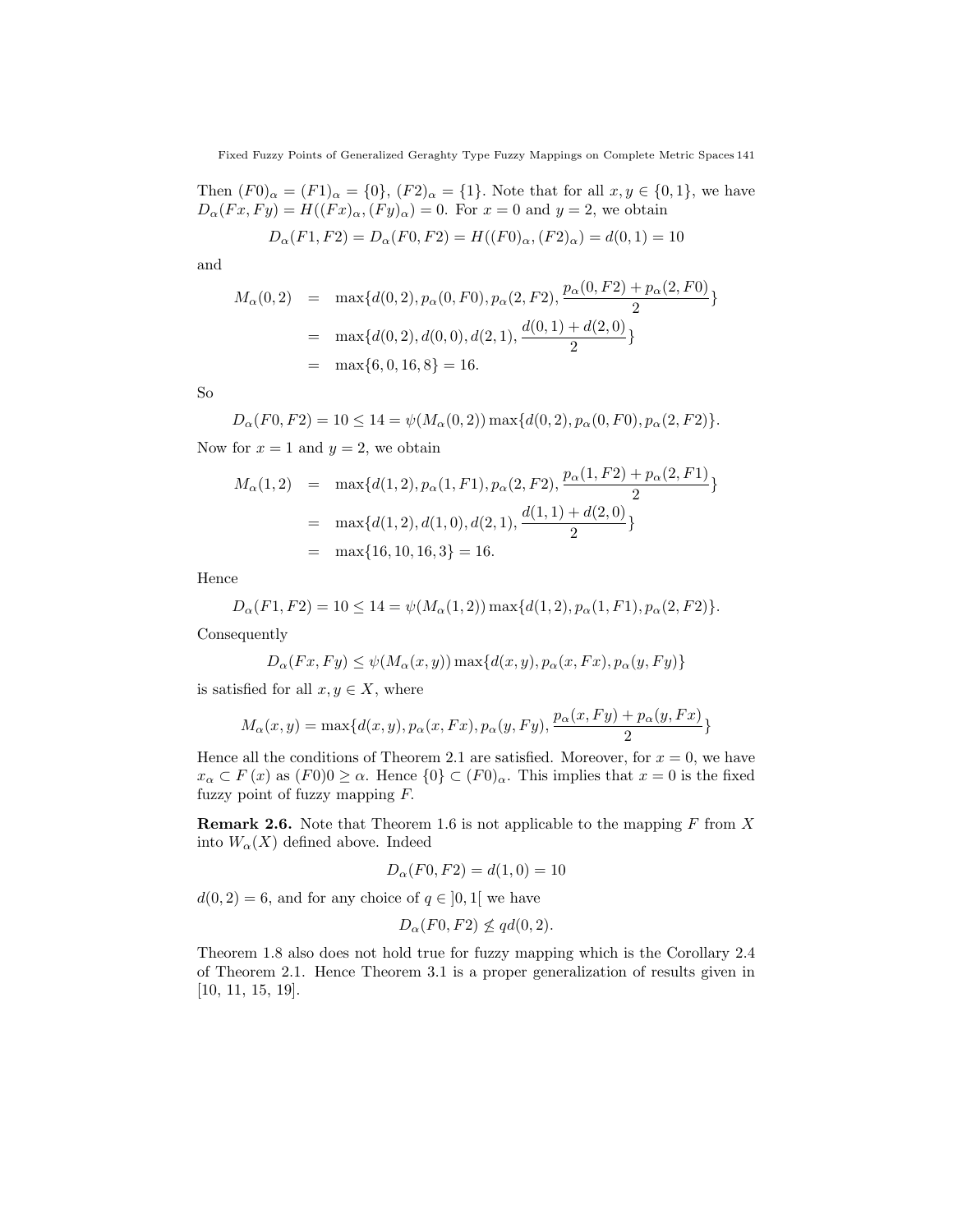#### 3. Application

Let  $F: X \to W_{\alpha}(X)$  be a fuzzy mapping and  $g: X \to X$  a self mapping on X, then the pair  $\{F, g\}$  is said to be a generalized Geraghty type fuzzy hybrid pair if there exists  $\psi \in S$  such that

$$
D_{\alpha}(Fx, Fy) \leq \psi(M_{\alpha}^{g}(x, y)) \max\{d(gx, gy), p_{\alpha}(gx, Fx), p_{\alpha}(gy, Fy)\}
$$
(19)

for all  $x, y \in X$ , where

$$
M_{\alpha}^{g}(x,y) = \max\{d(gx,gy), p_{\alpha}(gx,Fx), p_{\alpha}(gy,Fy), \frac{p_{\alpha}(gx,Fy) + p_{\alpha}(gy,Fx)}{2}\}.
$$
 (20)

Now as an application of Theorem 2.1, we obtain coincidence fuzzy points and common fixed fuzzy points of the hybrid pair  $\{F, g\}.$ 

**Theorem 3.1.** Let  $(X,d)$  be a complete metric space and  $\{F, g\}$  a generalized Geraghty type fuzzy hybrid pair. Then  $C_{\alpha}(F, g) \neq \phi$  provided that  $(F(X))_{\alpha} \subseteq g(X)$ for each  $\alpha$ . Moreover F and g have common fixed fuzzy point if any of the following conditions holds:

- (f): F and g are  $w$  fuzzy compatible,  $\lim_{n\to\infty} g^n x = u$  and  $\lim_{n\to\infty} g^n y = v$  for some  $x \in C_{\alpha}(F, g)$ ,  $u \in X$  and g is continuous at  $u$ .
- (g): g is  $F$  fuzzy weakly commuting for some  $x \in C_{\alpha}(g, F)$ , and  $g^2x = gx$ .
- (h): g is continuous at x for some  $x \in C_{\alpha}(g, F)$  and for some  $u \in X$ , such that  $\lim_{n \to \infty} g^n u = x$ .

*Proof.* By Lemma 1.4, there exists  $E \subseteq X$  such that  $g : E \longrightarrow X$  is one to one and  $g(E) = g(X)$ . Define a mapping  $\mathcal{A}: g(E) \longrightarrow W_{\alpha}(X)$  by

$$
\mathcal{A}gx = Fx \text{ for all } gx \in g(E). \tag{21}
$$

As g is one to one on E, so A is well defined. Therefore (3) becomes

$$
D_{\alpha}(\mathcal{A}gx, \mathcal{A}gy) \leq \psi(M_{\alpha}^{g}(x, y)) \max\{d(gx, gy), p_{\alpha}(gx, Fx), p_{\alpha}(gy, Fy)\} \tag{22}
$$

for all  $qx, qy \in q(E)$ . Hence A satisfies (2) and all the conditions of Theorem 2.1. Using Theorem 2.1 with mapping  $A$ , it follows that  $A$  has fixed fuzzy point  $u \in g(E)$ . Now it is left to prove that F and g have coincidence fuzzy point. Since A has fixed fuzzy point  $u_{\alpha} \subset \mathcal{A}u$ , therefore  $u \in (\mathcal{A}u)_{\alpha}$ . As  $(F(X))_{\alpha} \subseteq g(X)$ , there exists  $u_1 \in X$  such that  $gu_1 = u$ , thus it follows that

$$
gu_1 \in (\mathcal{A}gu_1)_{\alpha} = (Fu_1)_{\alpha}.
$$

This implies that  $u_1 \in X$  is coincidence fuzzy point of F and g. Hence  $C_{\alpha}(F, g) \neq \phi$ . Suppose now that (a) holds. Then for some  $x_{\alpha} \in C_{\alpha}(F, g)$ , we have  $\lim_{n \to \infty} g^n x = u$ , where  $u \in X$ . Thus  $(g^{n-1}x, u) \in \nabla$ . Since g is continuous at u, so we have that u is a fixed points of g. As F and g are  $w$  – fuzzy compatible and  $(g<sup>n</sup>x)_{\alpha} \in C_{\alpha}(F, g)$  for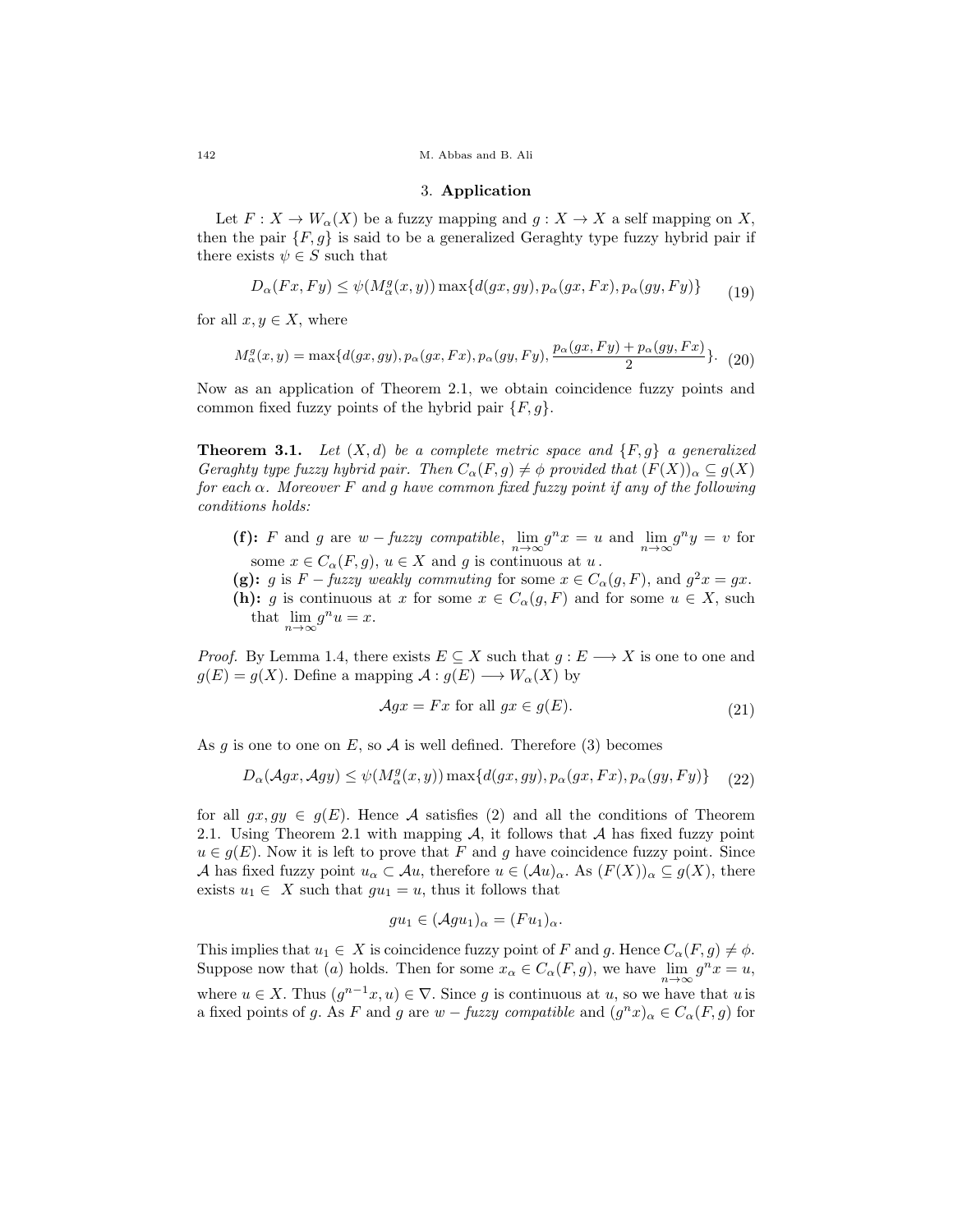all  $n \geq 1$ . That is,  $g^n x \in F(g^{n-1}x)_{\alpha}$  for all  $n \geq 1$ . Now we show that  $gu \in (Fu)_{\alpha}$ . Assume on contrary that  $gu \notin (Fu)_{\alpha}$ , then by Lemma 1.5  $p_{\alpha}(gu, Fu) > 0$ 

$$
p_{\alpha}(gu, Fu) \leq p_{\alpha}(gu, g^n x) + p_{\alpha}(g^n x, Fu)
$$
  
\n
$$
\leq p_{\alpha}(gu, g^n x) + D_{\alpha}(F(g^{n-1}x), Fu)
$$
  
\n
$$
\leq p_{\alpha}(gu, g^n x) + \psi(\max\{d(gg^{n-1}x, gu), p_{\alpha}(g^n x, Fg^{n-1}x), p_{\alpha}(gu, Fu),
$$
  
\n
$$
\frac{p_{\alpha}(gu, Fg^{n-1}x) + p_{\alpha}(g^n x, Fu)}{2}\}
$$
  
\n
$$
\max\{d(gg^{n-1}x, gu), p_{\alpha}(g^n x, Fg^{n-1}x), p_{\alpha}(gu, Fu)\}.
$$

On taking limit as  $n \to \infty$ , we get

$$
p_{\alpha}(gu, Fu) \le \psi(p_{\alpha}(gu, Fu)) p_{\alpha}(gu, Fu). \tag{23}
$$

.

Since  $p_{\alpha}(gu, Fu) > 0$ , so  $\psi(p_{\alpha}(gu, Fu)) = 1$ . Consequently we get  $p_{\alpha}(gu, Fu) = 0$ , a contradiction. Hence  $u = gu \in (Fu)_{\alpha}$ . That is,  $u_{\alpha}$  is common fixed fuzzy point of F and g. Suppose now that (b) holds. If for some  $x_{\alpha} \in C_{\alpha}(F, g)$ , g is  $F - fuzzy$ weakly commuting and  $g^2x = gx$  then  $gx = g^2x \in (Fgx)_{\alpha}$ . Hence  $(gx)_{\alpha}$  is a common fixed fuzzy point of  $F$  and  $g$ . Suppose now that  $(c)$  holds and assume that for some  $x_{\alpha} \in C_{\alpha}(F, g)$  and for some  $u \in X$ ,  $\lim_{n \to \infty} g^n u = x$  and  $\lim_{n \to \infty} g^n v = y$ . By continuity of g at x and y, we get  $x = gx \in (Fx)_{\alpha}$ . The result follows.

**Example 3.2.** Let  $X = [0, 1]$  be endowed with usual metric. Let  $\alpha \in (0, \frac{1}{2})$  $\frac{1}{3}$ ) and  $\psi(t) = e^{-2t}$ . Define a fuzzy mapping F from X into  $W_{\alpha}(X)$  as:

$$
(F0)(x) = \begin{cases} 1 \text{ if } x = 0 \\ \alpha \text{ if } x \in (0, \frac{1}{3}] \\ \frac{\alpha}{3} \text{ if } x \in (\frac{1}{3}, 1] \end{cases} \text{ and } (F1)(x) = \begin{cases} 1 \text{ if } x = 0 \\ 3\alpha \text{ if } x \in (0, \frac{1}{3}] \\ \frac{\alpha}{3} \text{ if } x \in (\frac{1}{3}, 1] \end{cases}
$$

and for  $z \in (0,1)$ ,

$$
(Fz)(x) = \begin{cases} 1 \text{ if } x = 0 \\ \alpha \text{ if } x \in \left(0, \frac{1}{3}\right] \\ 0 \text{ if } x \in \left(\frac{1}{3}, 1\right] \end{cases}
$$

Define a self maping  $g: X \to X$  by  $g(x) = x^2$ . Then

$$
(F0)_1 = (F1)_1 = (Fz)_1 = \{0\},
$$
  
\n
$$
(F0)_\alpha = (F1)_\alpha = (Fz)_\alpha = [0, \frac{1}{3}],
$$
  
\n
$$
(F0)_{\frac{\alpha}{3}} = (F1)_{\frac{\alpha}{3}} = [0, 1] \text{ and } (Fz)_{\frac{\alpha}{3}} = [0, \frac{1}{3}].
$$

Note that for all  $x, y \in X$ , we have

$$
D_1(Fx, Fy) = H((Fx)_1, (Fy)_1) = 0,
$$
  
\n
$$
D_{\alpha}(Fx, Fy) = H((Fx)_{\alpha}, (Fy)_{\alpha}) = 0.
$$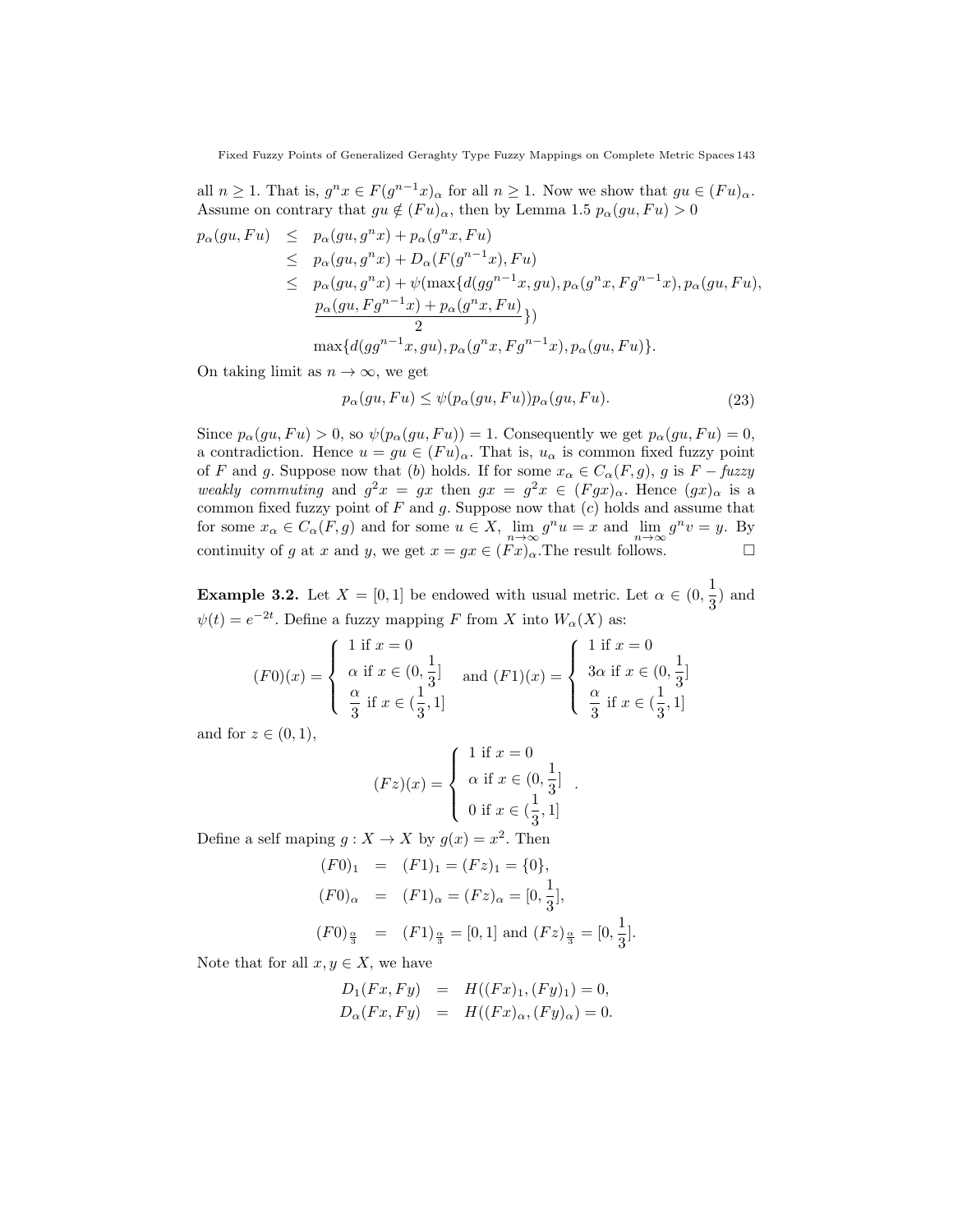So, for all  $x, y \in X$ , we have  $D_{\alpha}(Fx, Fy) = 0$ . Hence for all  $x, y \in X$ ,

$$
D_{\alpha}(Fx,Fy) \leq \psi(M_{\alpha}^{g}(x,y)) \max\{d(gx,gy), p_{\alpha}(gx,Fx), p_{\alpha}(gy,Fy)\}
$$

hold true, where

$$
M^g_\alpha(x,y)=\max\{d(gx,gy),p_\alpha(gx,Fx),p_\alpha(gy,Fy),\frac{p_\alpha(gx,Fy)+p_\alpha(gy,Fx)}{2}\}.
$$

Hence all the conditions of Theorem 3.1 are satisfied. Moreover for each  $x \in [0, \frac{1}{2}]$  $\frac{1}{3}$ ], we have  $x_{\alpha} \subset F(x)$  and  $(gx)_{\alpha} \subset F(x)$ . For  $\alpha = 1$ , we have

$$
\{0\} = \{g0\} \subset (F0)_1.
$$

### 4. Conclusion

In attempt to model the real world problems, we have to deal with uncertainties and vagueness of the data, tools or conditions in the form of constraints . Fuzzy set theory has provided many important tools in mathematics and related disciplines to resolve the issues of uncertainty and ambiguity. Fuzzy sets and mappings play important roles in the process of fuzzification of systems and fuzzy optimization.

We extended the Geraghty type fixed point theorems for fuzzy mappings ( mappings on an arbitrary nonempty set to the subfamily of fuzzy sets on complete metric spaces ) to the generalized Geraghty type fuzzy mappings. Fixed fuzzy point theorems for newly introduced mappings have been proved in this paper. An example is provided to illustrate the main result and to show that main theorem is a proper generalization of Geraghty type mappings (compare [11]) self mappings on metric spaces for the set of fuzzy mappings. As a result we also generalized, unify and extended the well known generalizations [10, 11, 15] of Nadler's theorem [19]. Further as an application of Theorem 2.1, we obtained the existence of coincidence fuzzy points and common fixed fuzzy points of the hybrid pair of single valued self mapping and a fuzzy mapping. Fixed point theorems for fuzzy mappings obtained in this article can be used in solving the real world problems involving fuzzy situations.

Acknowledgements. The authors are very grateful to the referees for their valuable comments and suggestions.

#### **REFERENCES**

- [1] R. P. Agarwal, M. Meehan and D. O'Regan, Fixed point theory and applications, Cambridge University Press, 2001.
- [2] A. Amini-Harandi and H. Emami, A fixed point theorem for contraction type maps in partially ordered metric spaces and application to ordinary differential equations, Nonlinear Anal., 72 (2010), 2238-2242.
- [3] S. Banach, Sur les opérations dans les ensembles abstraits et leur application aux équations intégrales, Fund. Math., 3 (1922), 133-181.
- [4] R. Baskaran and P. V. Subrahmanyam, A note on the solution of a class of functional equations, Applicable Anal., 22 (1986), 235–241.
- [5] R. Bellman, Methods of nonliner analysis, vol. II, 61 of Mathematics in Science and Engineering, Academic Press, New York, NY, USA, 1973.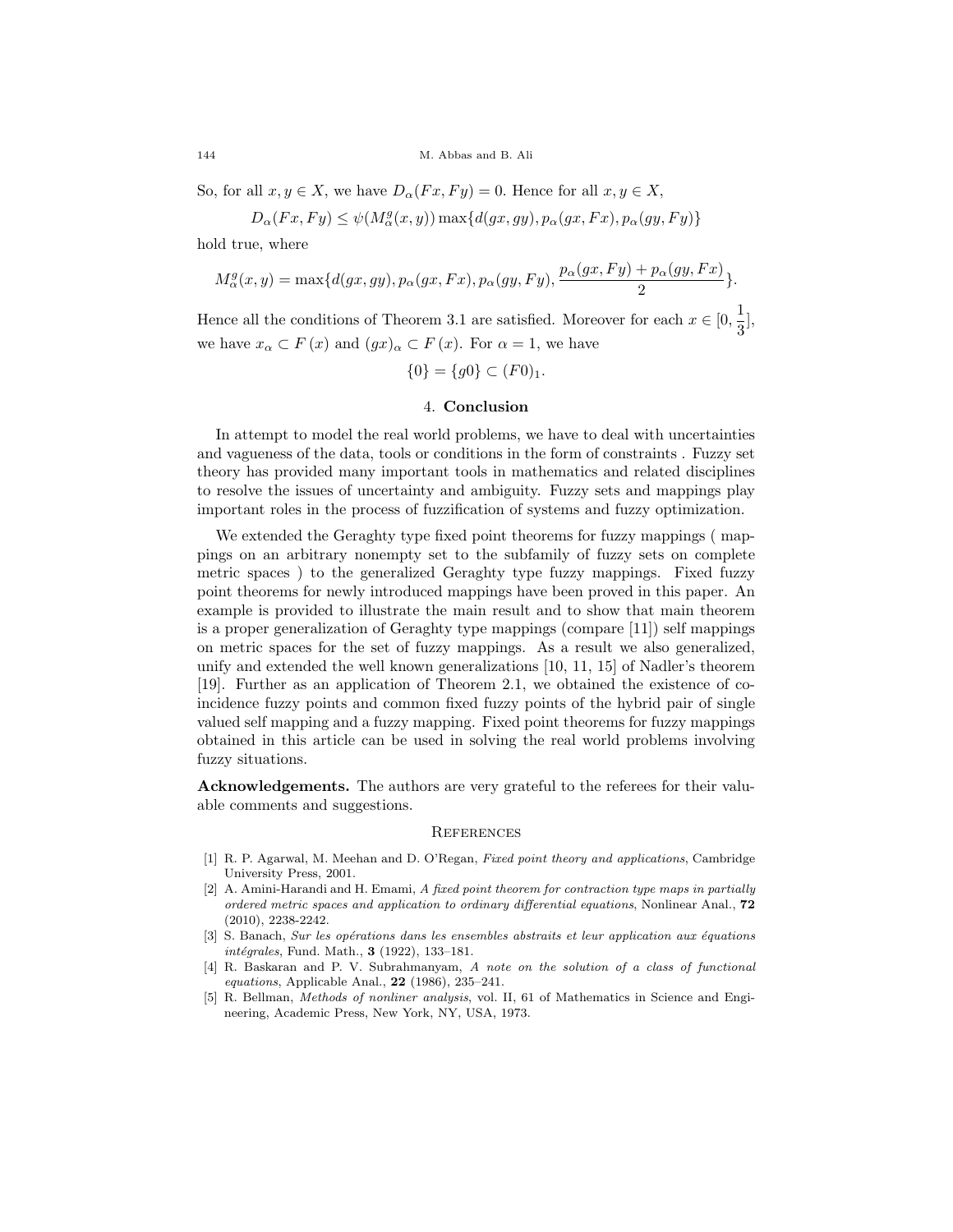Fixed Fuzzy Points of Generalized Geraghty Type Fuzzy Mappings on Complete Metric Spaces 145

- [6] D. W. Boyd and J. S. W. Wong, On nonlinear contractions, Proc. Amer. Math. Soc., 20 (1969), 458–464.
- [7] D. Dukić, Z. Kadelburg and S. Radenović, Fixed points of Geraghty type mappings in various generalized metric spaces, Abstract Appl. Anal., Article ID 561245 (2011), 13 pages.
- [8] M. Edelstein, On fixed and periodic points under contractive mappings, J. London Math. Soc., 37 (1962), 74–79.
- [9] M. Edelstein, An extension of Banach contraction principle, Proc. Amer. Math. Soc., 12 (1) (1961), 7–10.
- [10] V. D. Estruch and A. Vidal, A note on fixed fuzzy points for fuzzy mappings, Rend Istit. Univ. Trieste., 32 (2001), 39-45.
- [11] M. Geraghty, On contractive mappings, Proc Amer Math Soc., 40 (1973), 604–608.
- [12] M. E. Gordji, M. Ramezani, Y. J. Cho and S. Pirbavafa, A generalization of Geraghty's theorem in partially ordered metric spaces and applications to ordinary differential equations, Fixed Point Theory Appl., 1 (74) (2012), pages 9.
- [13] M. E. Gordji, H. Baghani, H. Khodaei and M. Ramezani, Geraghty's fixed point theorem for special multivalued mappings, Thai J. Math.,  $10$  (2012), 225-231.
- [14] R. H. Haghi, Sh. Rezapour and N. Shahzad, Some fixed point generalizations are not real generalizations, Nonlinear Anal., 74 (2011), 1799–1803.
- [15] S. Heilpern, Fuzzy mappings and fuzzy fixed point theorems, J. Math. Anal. Appl., 83 (1981), 566–569.
- [16] J. Jachymski, Equivalent conditions for generalized contractions on (ordered) metric spaces, Nonlinear Analysis: Theory, Methods Appl., 3 (74), (2011), 768–774.
- [17] G. Jungck, *Commuting mappings and fixed points*, Amer. Math Monthly, 83 (1976), 261–263.
- [18] B. S. Lee and S. J. Cho, A fixed point theorem for contractive type fuzzy mappings, Fuzzy Sets and Systems, 61 (1994), 309–312.
- [19] S. B. Nadler, Multivalued contraction mappings, Pacific J. Math., 30 (1969), 475–488.
- [20] J. J. Nieto and R. R. Lopez, Contractive mapping theorems in partially ordered sets and applications to ordinary differential equations, Order,  $22$  (3) (2005), 223–239.
- [21] S. Park, Fixed points of f−contractive maps, Rocky Mountain J. Math., 8 (4) (1978), 743– 750.
- [22] E. Rakotch, A note on contractive mappings, Proc. Amer. Math. Soc., 13 (1962), 459–465.
- [23] B. E. Rhoades, A comparison of various definitions of contractive mappings, Transaction. Amer. Math. Soc., 226 (1977), 257–290.
- [24] V. M. Sehgal, A fixed point theorem for mappings with a contractive iterate, Proc. Amer. Math. Soc., **23 (3)** (1969), 631-634.
- [25] C. S. Sen, Fixed degree for fuzzy mappings and a generalization of Ky Fan's theorem, Fuzzy Sets and Systems, 24 (1987), 103–112.
- [26] T. Suzuki, Mizoguchi and Takahashi's fixed point theorem is a real generalization of Nadler's, J. Math. Anal. Appl., 340 (2008), 752–755.
- [27] D. Turkoglu and B. E. Rhoades, A fixed fuzzy point for fuzzy mapping in complete metric spaces, Math. Commun., **10** (2005), 115-121.
- [28] J. S. W. Wong, Mappings of contractive type on abstract spaces, J. Math. Anal. Appl., 37 (1972), 331-340.
- [29] L. A. Zadeh, Fuzzy Sets, Informations and Control, 8 (1965), 103-112.
- [30] E. H. Zarantonello, Solving functional equations by contractive averaging, Mathematical Research Center, Madison, Wisconsin, Technical Summary Report No. 160, June 1960.
- [31] E. Zeidler, Nonlinear functional analysis and its applications I: Fixed Point Theorems, Springer–Verlag, Berlin, 1986.

M. Abbas∗, Department of Mathematics and Applied Mathematics, University of Pretoria, Hatfield, Pretoria, South Africa

E-mail address: mujahid.abbas@up.ac.za